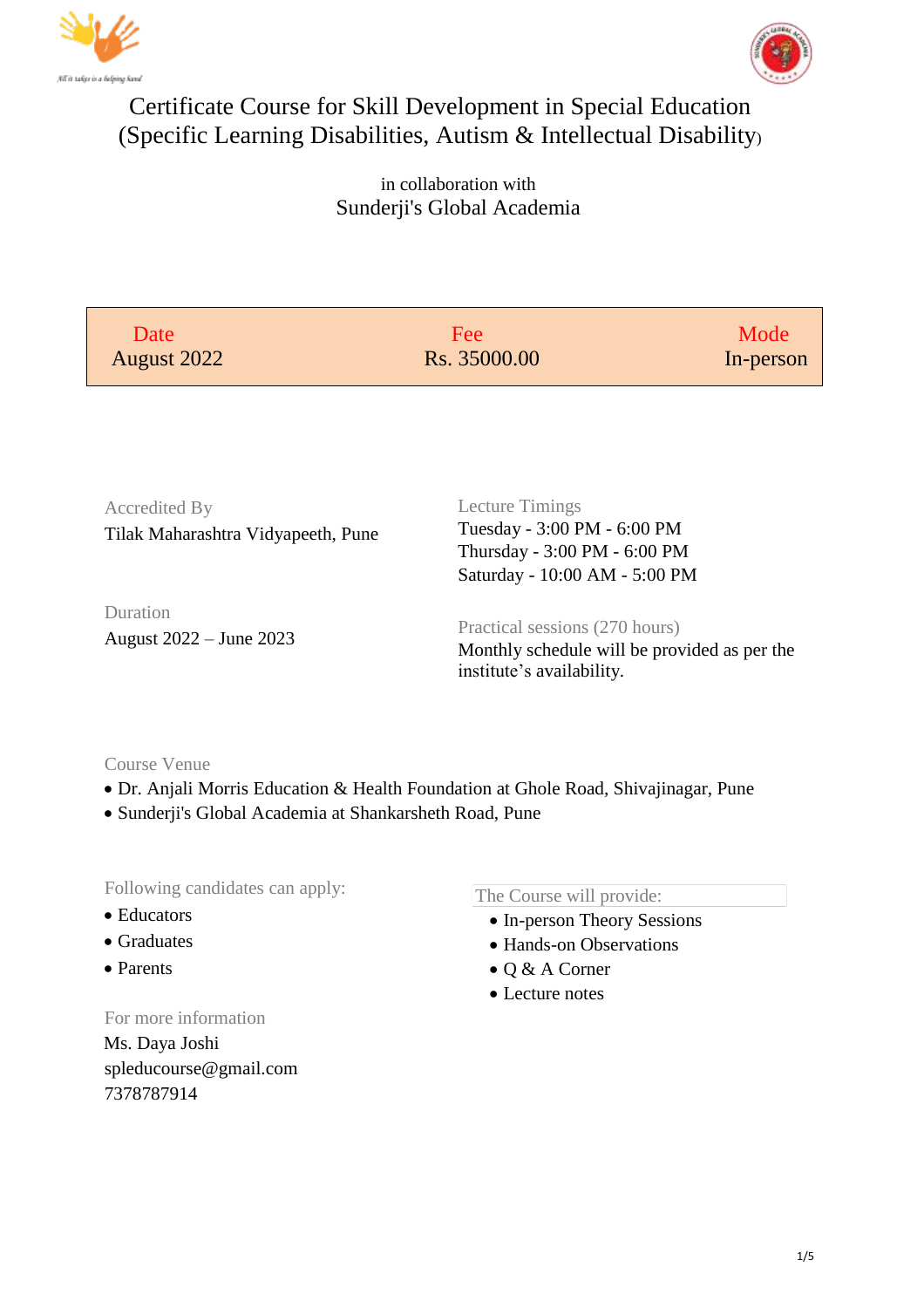



## *Course Breakdown*

| Chapter 1        | Special Education & Learning Challenges                                                                                                         | 30 Hours        | <b>Marks 50/100</b> |
|------------------|-------------------------------------------------------------------------------------------------------------------------------------------------|-----------------|---------------------|
|                  | • To understand the laws and certification<br>procedures for children with special needs                                                        |                 |                     |
|                  | • To understand the characteristics of SLD,<br>ADHD, autism and intellectual disabilities                                                       |                 |                     |
|                  | • To understand the coping strategies for SLD,<br>ADHD, Autism and ID                                                                           |                 |                     |
| <b>Chapter 2</b> | <b>Inclusion &amp; Developmental Psychology</b>                                                                                                 | <b>30 Hours</b> | <b>Marks 50/100</b> |
|                  | • To understand Inclusive Education<br>• To understand the child's growth,<br>importance of mile stones and factors<br>influencing development. |                 |                     |
|                  | • To identify and avoid misidentification of<br>the various aspects of development and<br>problems in learning at the right age.                |                 |                     |
| Chapter 3        | Screening & Assessment                                                                                                                          | 30 Hours        | <b>Marks 50/100</b> |
|                  | • To articulate the importance of using the<br>standardized and non-standardized<br>assessment and screening tools                              |                 |                     |
|                  | • To understand the concepts of tests,<br>assessments, evaluation                                                                               |                 |                     |
|                  | • To administer and interpret the results of the<br>assessments taught                                                                          |                 |                     |
| Chapter 4        | <b>Intervention Level 1</b>                                                                                                                     | 30 Hours        | <b>Marks 50/100</b> |
|                  | • To understand what is intervention                                                                                                            |                 |                     |
|                  | • To understand the process of individualized<br>Education Plan, goal setting and progress<br>monitoring                                        |                 |                     |
|                  | • To learn techniques to implement intervention                                                                                                 |                 |                     |
| Chapter 5        | <b>Intervention Level 2</b>                                                                                                                     | 30 Hours        | <b>Marks 50/100</b> |
|                  | • To become aware of current intervention<br>practices in the field                                                                             |                 |                     |
|                  | • To learn disability specific intervention skills                                                                                              |                 |                     |
|                  | • To understand the strategies that can be used<br>in a classroom                                                                               |                 |                     |
| Chapter 6        | Ancillary Therapies related to Disabilities                                                                                                     | 30 Hours        | <b>Marks 50/100</b> |
|                  | • To understand challenging behaviour &<br>sensory issues across multiple disabilities                                                          |                 |                     |
|                  | • To have a clear idea about alternative<br>therapies that exist along medical intervention                                                     |                 |                     |
|                  | • To be able to design relevant teaching aids<br>according to child's needs                                                                     |                 |                     |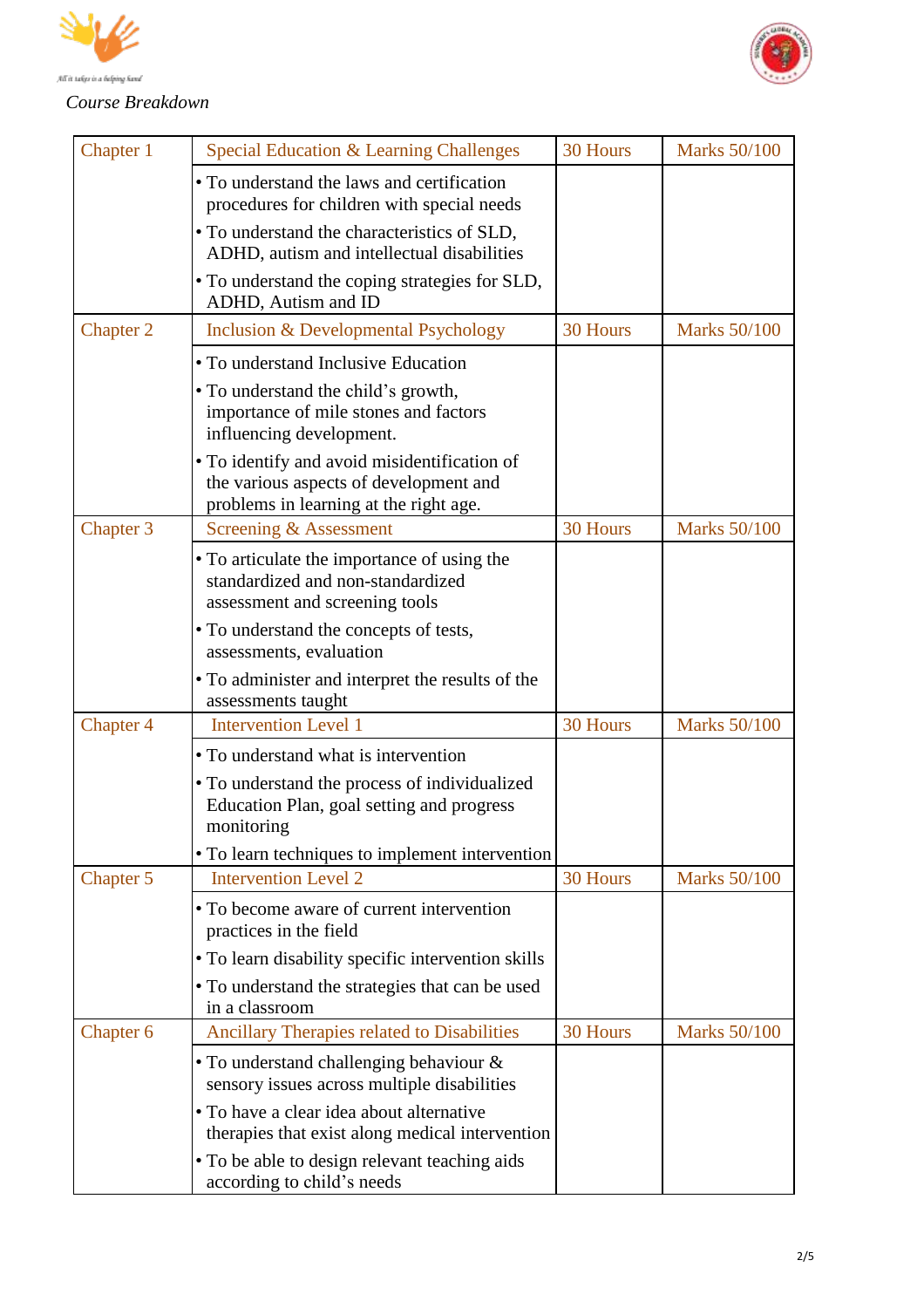



## *Course Structure*

| Number         | Course Topic                                                          |
|----------------|-----------------------------------------------------------------------|
| $\mathbf{1}$   | <b>Overview of Special Education</b>                                  |
|                | <b>History of Special Education</b>                                   |
|                | Education law & Disability Act                                        |
|                | Concessions Provided by Government for Inclusion                      |
|                | Procedure for Certification                                           |
|                | Introduction to Different Kinds of Learning Challenges & Disabilities |
|                | Introduction to Specific Learning Disabilities (SLD)                  |
|                | Introduction to Attention Deficit Hyperactivity Disorder (ADHD)       |
|                | Introduction to Autism (ASD)                                          |
|                | Introduction to Intellectual Disability (ID)/Slow learners            |
|                | Early Intervention & Coping Strategies                                |
|                | What is Early Intervention & Services offered for Early Intervention  |
|                | Coping Strategies for Learning Challenges (SLD/ID)                    |
|                | Protocols for ADHD                                                    |
|                | ABC of Coping Strategies (ASD)                                        |
| $\overline{2}$ | <b>Inclusive Education</b>                                            |
|                | What is inclusive education?                                          |
|                | Universal Design of School                                            |
|                | Universal Design of Learning                                          |
|                | <b>Assistive Technology Toolbox</b>                                   |
|                | <b>Growth and Development</b>                                         |
|                | Principles of Child Development (Growth & Development)                |
|                | Approaches to Child Development                                       |
|                | Theories of Child Development (Piaget, Freud, Erikson)                |
|                | Vygotsky's view of Cognitive Development                              |
|                | <b>Aspects of Childhood and Adolescent</b>                            |
|                | Physical & Motor Development (will include Development Milestones)    |
|                | <b>Cognitive Development</b>                                          |
|                | Social & Emotional Development                                        |
|                | Language Development                                                  |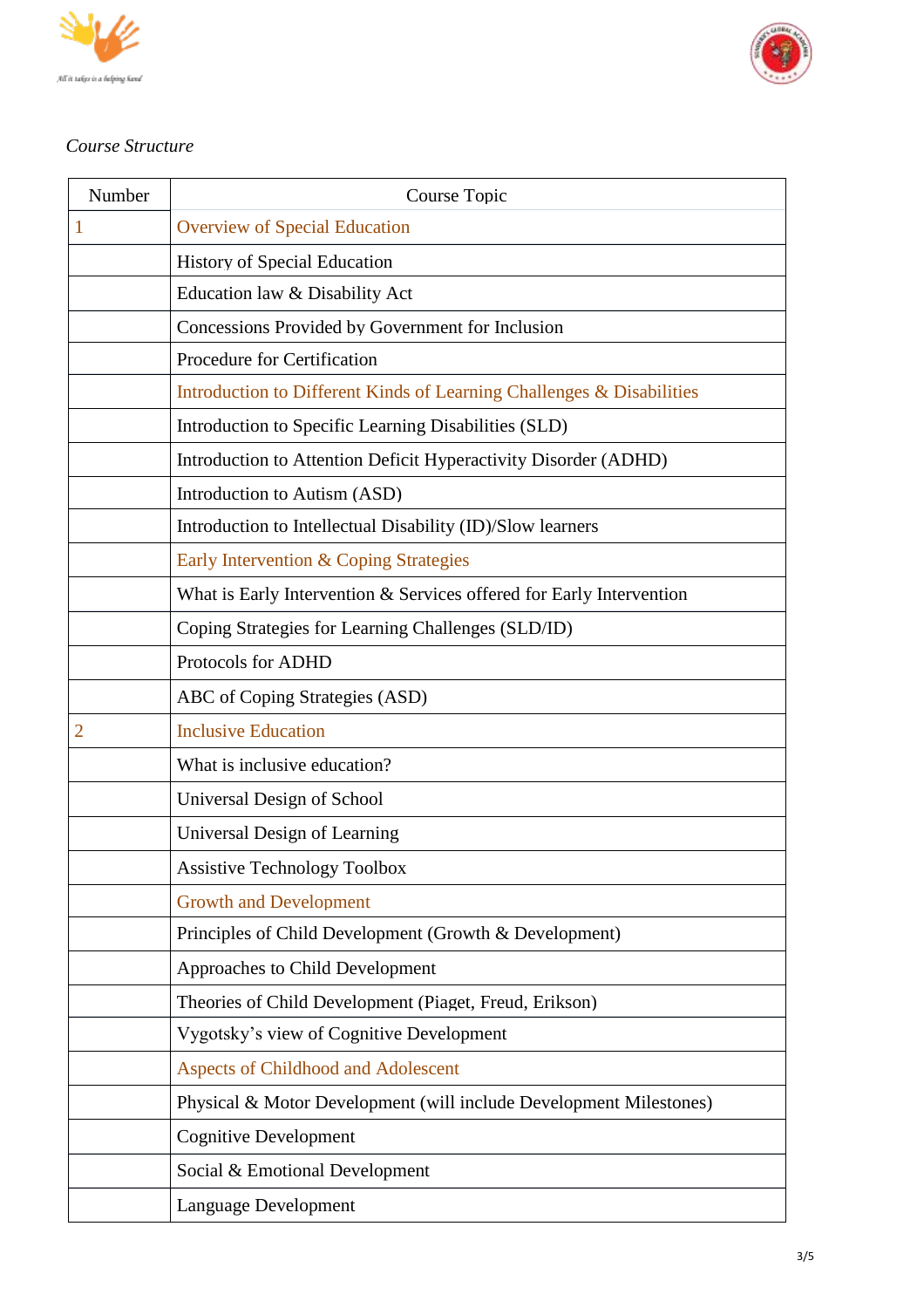



| Importance of Screening and Data driven practices                                                                  |
|--------------------------------------------------------------------------------------------------------------------|
| <b>Introduction to Assessment</b>                                                                                  |
| <b>Types of Assessment</b>                                                                                         |
| <b>Specific Assessments</b>                                                                                        |
| <b>Achievement Tests</b>                                                                                           |
| <b>Cognitive Assessment</b>                                                                                        |
| Disability Specific Assessments for SLD, ASD, ID                                                                   |
| Curriculum-Based Assessment Reading, Writing and Math                                                              |
| Challenging Behaviour Assessments (including interpretation of evaluation<br>report and Limitations of assessment) |
| Intervention – Level 1                                                                                             |
| What is Intervention $&$ Characteristics $&$ Objectives of Intervention                                            |
| Advantages & Disadvantages of Intervention & Principles of Intervention                                            |
| Individualised Education Plan (IEP) and Goal Setting (SLD)                                                         |
| Progress Monitoring (SLD)                                                                                          |
| <b>Teaching-Learning Strategies</b>                                                                                |
| Basic Phonic Program for Reading and Writing                                                                       |
| <b>Six Basic Spelling Rules</b>                                                                                    |
| Introduction to Visual Imagery                                                                                     |
| <b>Introduction to Thinking Routines</b>                                                                           |
| <b>Introduction to Study Skills</b>                                                                                |
| <b>Reading Program</b>                                                                                             |
| Coding & Decoding of IEP                                                                                           |
| How to make an IEP (ASD/ID)                                                                                        |
| How to read a Formal Report                                                                                        |
| Checklists for ASD/ID                                                                                              |
| <b>Intervention for Learning Difficulties</b>                                                                      |
| <b>Intervention Strategies for Reading</b>                                                                         |
| <b>Intervention Strategies for Vocabulary</b>                                                                      |
| <b>Intervention Strategies for Comprehension</b>                                                                   |
| <b>Intervention for Autism</b>                                                                                     |
| What is Challenging Behaviour                                                                                      |
| <b>Strategies for Challenging Behaviour</b>                                                                        |
|                                                                                                                    |